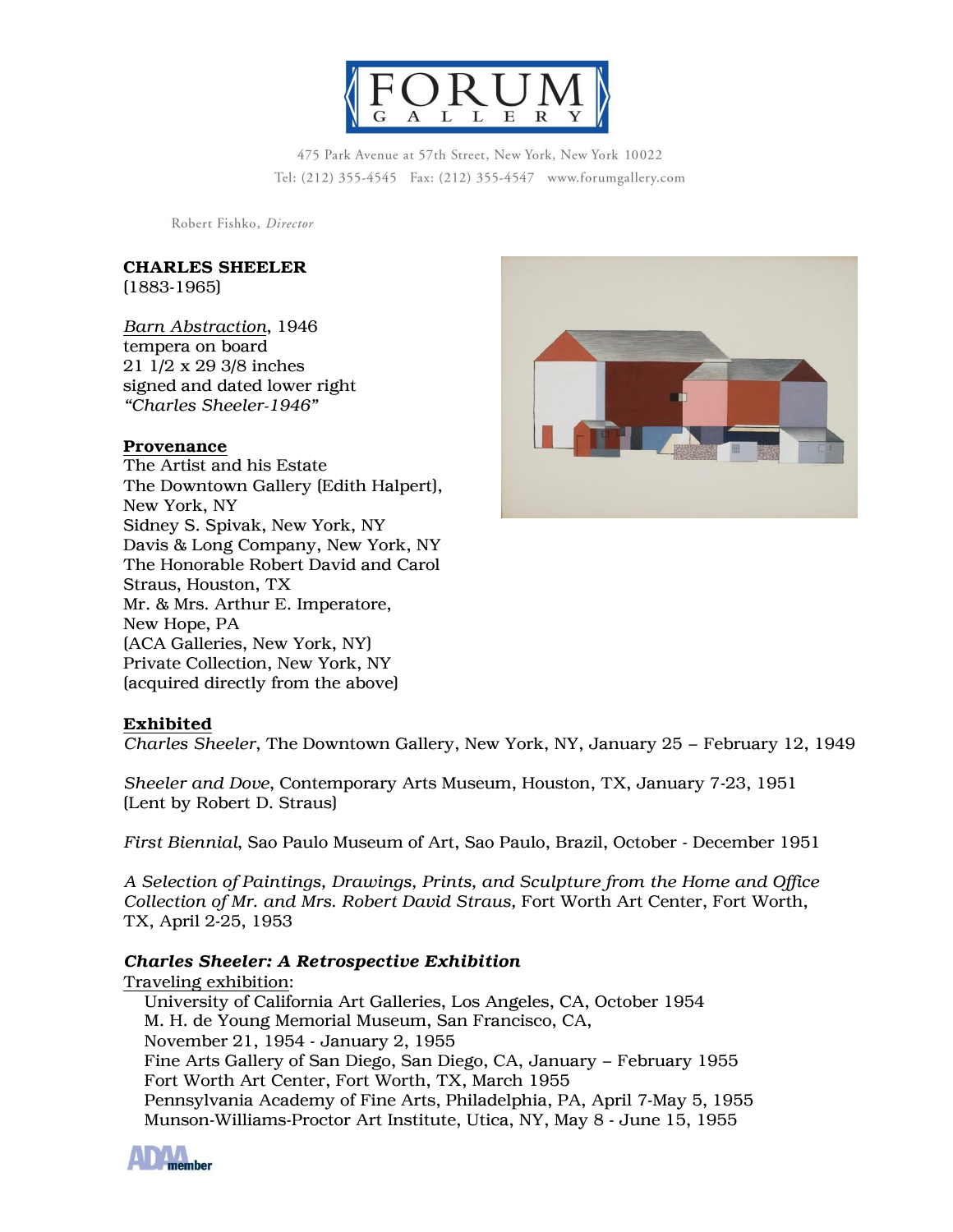# *Charles Sheeler*

Traveling exhibition:

National Collection of Fine Arts, Smithsonian Institution, Washington, D.C., October 10 - November 24, 1968

Philadelphia Museum of Art, Philadelphia, PA, January 10 - February 16, 1969 Whitney Museum of American Art, New York, NY, March 11 - April 27, 1969

*American Painting,* Davis and Long Company, New York, NY, 1974

*Buildings and Architecture in American Modernism*, Hirschl and Adler Galleries, New York, NY, October 15 - November 21, 1980 (APG#4016)

*American Works on Paper*, Andrew Crispo Gallery, New York, NY, February - March 1982

*The Spirit of Paper: Twentieth Century Americans*, Frances Wolfson Gallery, Miami-Dade Community College, Miami, FL, June 3 - July 29, 1982

### *American Works on Paper: 100 Years of American Art History* Traveling exhibition:

Davenport Art Gallery, Davenport, IA, December 11, 1983 - February 12, 1984 Arkansas Arts Center, Little Rock, AR, February 24 - April 8, 1984 Oklahoma Art Center, Oklahoma City, OK, April 15 – May 20, 1984 Wichita Falls Museum, Wichita Falls, TX, May 27 – July 1, 1984 Art Museum of South Texas, Corpus Christi, TX, July 8 - August 12, 1984 Nelson-Atkins Museum of Art, Kansas City, MO, August 19 – September 23, 1984 Huntsville Museum of Art, Huntsville, AL, September 30 – November 4, 1984 Gardiner Art Gallery, Stillwater, OK, November 11 – December 16, 1984 Sangre de Cristo Art Center, Pueblo, CO, January 4 - March 3, 1985 Sheldon Memorial Art Gallery, Lincoln, NE, March 17 – April 21, 1985 Lakeview Museum of Arts & Sciences Peoria, IL, May 5 – June 9, 1985 Salina Art Center, Salina, KS, August 11 – September 15, 1985 Springfield Art Museum, Springfield, MO, September 29 – November 3, 1985 Sheldon Swope Art Museum, Terre Haute, IN, November 17 – December 29, 1985

# *Charles Sheeler in Doylestown: American Modernism and the Pennsylvania Tradition*

Traveling exhibition:

Allentown Art Museum, Allentown, PA, April 6 - June 22, 1997 Amon Carter Museum, Fort Worth, TX, August 23 - November 2, 1997 Cincinnati Art Museum, Cincinnati, OH, December 19, 1997 - March 1, 1998

*Masters of American Modernism*, Berry-Hill Galleries, New York, NY, 2000

*Biennial,* Berry-Hill Galleries, Paris, France, October 2000

*American Paintings X*, Berry-Hill Galleries, New York, NY, 2002

*Charles Sheeler: Fashion, Photography, and Sculptural Form*, James A. Michener Art Museum, Doylestown, PA, March 18 - July 9, 2017

*Landmarks of 20th Century American Art*, Forum Gallery, New York, NY November 8, 2018 – January 5, 2019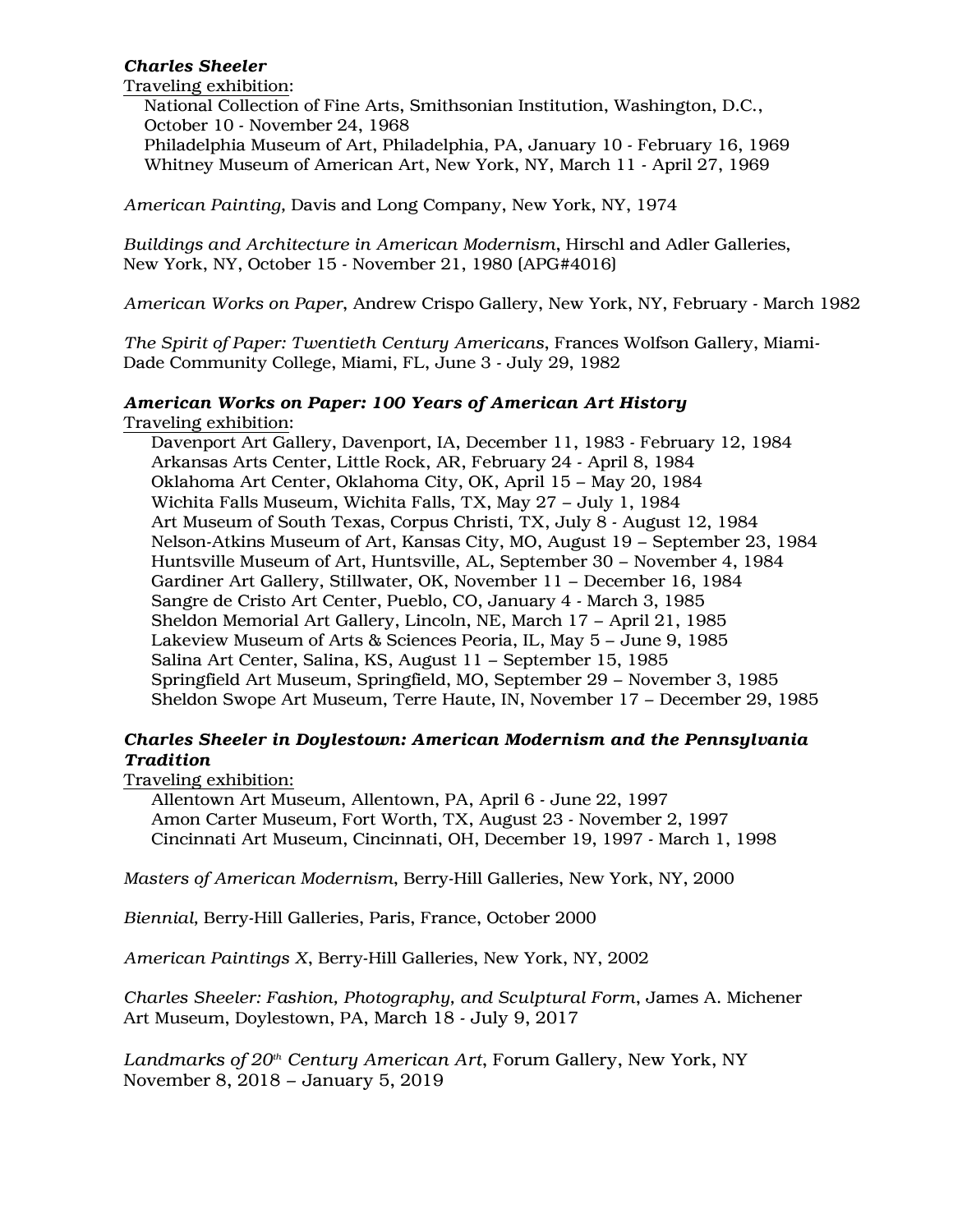# **Literature**

Halpert, Edith. *Charles Sheeler*, The Downtown Gallery, New York, NY, 1949, no. 12, Illustrated.

*Sheeler and Dove*, Contemporary Arts Museum, Houston, TX, 1951, no. 46

*First Biennial*, Sao Paulo Museum of Art, Sao Paulo, Brazil, 1951, no. 63

*A Selection of Paintings, Drawings, Prints, and Sculpture from the Home and Office Collection of Mr. and Mrs. Robert David Straus*, Fort Worth Art Center, Fort Worth, TX, 1953, no. 27, Illustrated.

*Charles Sheeler: A Retrospective Exhibition*, University of California Art Galleries, Los Angeles, CA, 1954, no. 28.

Dochterman, Lillian N. *The Stylistic Development of the Work of Charles Sheeler*, Ph.D. dissertation, State University of Iowa, Iowa City, IA, 1963, no. 47.26.

*Charles Sheeler*, National Collection of Fine Arts, Smithsonian Institution, Washington, D.C., 1968, no. 109.

*American Painting*, Davis and Long Company, New York, 1974, no. 32, Illustrated.

Friedman, Martin. *Charles Sheeler*, Watson-Gupil Publications, New York, NY, 1975, p. 152, Illustrated.

*Buildings and Architecture in American Modernism*, Hirschl and Adler Galleries, New York, NY, 1980, no. 70, p. 69, Illustrated.

*American Works On Paper*, Andrew Crispo Gallery, New York, NY, 1982, no. 65, Illustrated.

*The Spirit of Paper: Twentieth Century Americans*, Frances Wolfson Gallery, Miami-Dade Community College, Miami, FL, 1982, no. 46, Illustrated.

*American Works On Paper: 100 Years of American Art History*, Smith-Kramer Art Connections, Kansas City, Missouri, 1983, Front Cover (Illustrated in color), p. 87, no. 80 and p. 111, no. 80, Illustrated.

Karen Lucic, *Charles Sheeler In Doylestown: American Modernism and the Pennsylvania Tradition*, Allentown Art Museum, Allentown, PA, 1997, p. 113, no. 44, Illustrated.

*Masters of American Modernism*, Berry-Hill Galleries, New York, NY, 2000, pp. 34-35, Illustrated in color.

Bruce Weber, *American Paintings X*, Berry-Hill Galleries, New York, NY, 2002, pp. 112-115, p. 113-114, Illustrated in color.

Berman, Ann E. "A Harvest of Homegrown Art," *Art & Auction*, New York, NY, January 2003, p. 120.

Brooker, Niccolo. *Landmarks of 20th Century American Art*, Forum Gallery, New York, NY, 2018, pp. 104-109 and p. 105, Illustrated.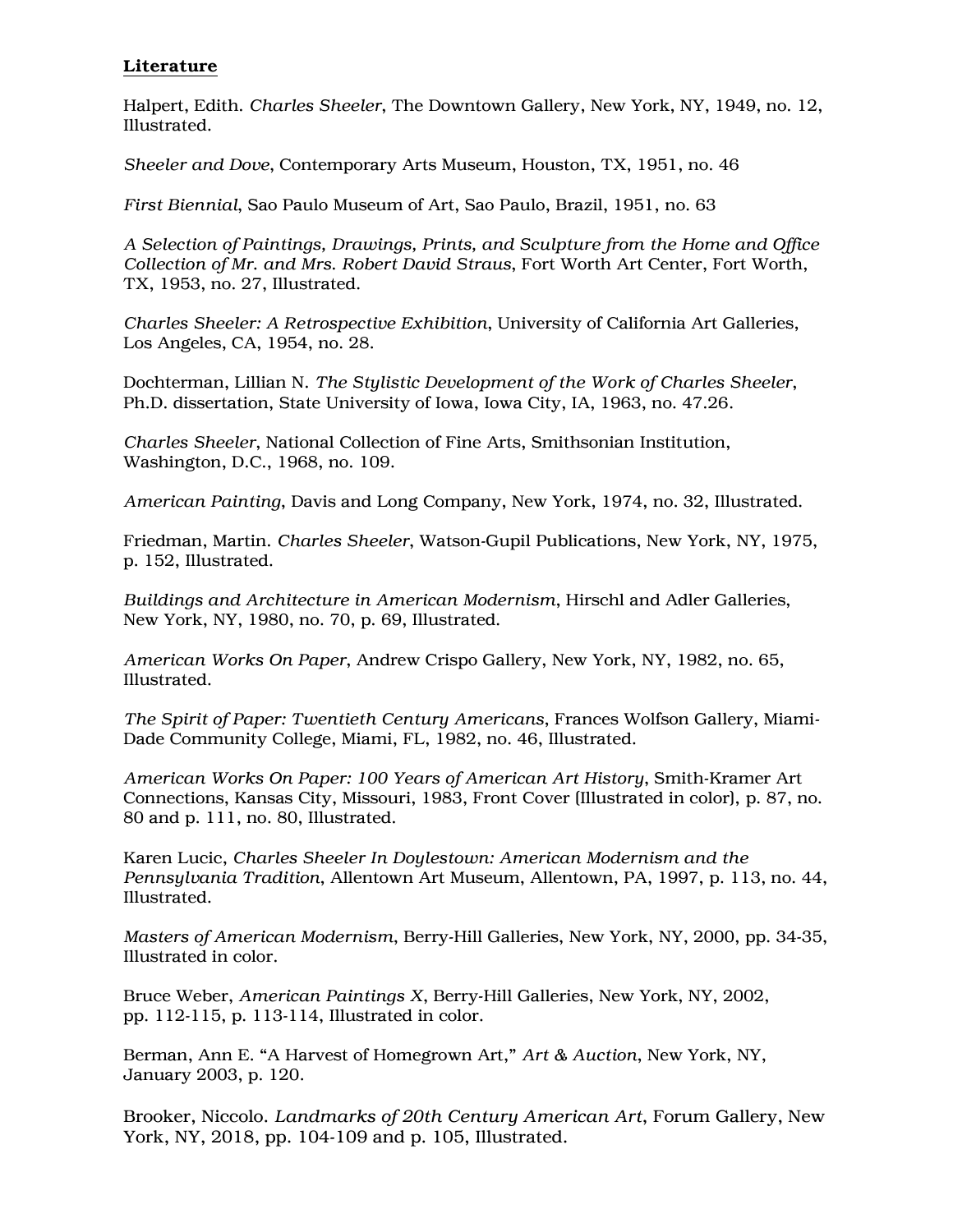# **Essay**

Intermittently throughout his career Charles Sheeler returned to the subject matter he had first explored in the 1910s, Pennsylvania farmhouse barns. In 1940 he expanded on the values of a particular conté crayon drawing he had done in 1918, *Barn Abstraction.* Part of a series of drawings he executed of Bucks County barns, it was acquired by the vanguard Philadelphia collectors Walter and Louise Arensberg who befriended Sheeler and patronized his photography, paintings, and works on paper. In his 1940 oil painting which he titled *Bucks County Barn*, Sheeler expanded on his early sketch by introducing pastoral elements in the foreground, including a cow, wagon, and fence. In its enriched rural environment, the barn was now a full-fledged American Scene painting.

In 1946, Sheeler once again revisited the topic of the same barn, this time producing an egg tempera painting on board. He restored the starkness of his original 1918 drawing by removing all bucolic imagery and focusing on the formalistic vigor of Cubism. The rectangular and triangular shapes of Sheeler's 1946 *Barn Abstraction* are notably more concrete than in his 1940 genre rendition, their geometry more resolved and contours more defined. Here, Sheeler communicated his fascination with both the translucence of shadow-free forms as well as the obfuscation of shadow and form when the two overlap. He undoubtedly selected tempera with a low-keyed color spectrum (blue, purple, pink, gray, and taupe) in order to more convincingly convey the subtle implications of imbricated forms and shadows.



Sheeler, *Barn Abstraction*, conté crayon, 1918 (coll. Philadelphia Museum of Art)

Sheeler was born and raised in Philadelphia. He attended the city's School of Industrial Art, then the Pennsylvania Academy of Art where, like so many of his generation, he studied under the esteemed William Merritt Chase. In 1908, at the MacBeth Gallery in New York, the famed Ashcan School had its landmark exhibition in the form of *The Eight*. Although some of Sheeler's paintings were on view at the same venue during the same year, he quickly rejected the Social Realists for a much more imaginative form of modernism. With his close artist friend Morton Schamberg, Sheeler traveled through France and Italy where the two assimilated the art of the new. Upon his return, he began his inexhaustible love affair with American historical themes.

In 1910 Sheeler started renting the 18th Century farmhouse known as the Worthington House near Doylestown, Pennsylvania, which he eventually purchased. All the while working as an architectural photographer in Philadelphia, Sheeler spent every weekend he could at the house, photographing and sketching farms, barns, and the abundant homegrown artefacts of the Pennsylvania countryside. Often Schamberg would accompany him from Philadelphia to the countryside. Steering clear of the neighboring New Hope Impressionists, the two artists shared a burgeoning artistic sensibility. In 1918, Schamberg suddenly fell ill and quickly died in the Great Influenza pandemic. Crushed by the loss, Sheeler could hardly spend weekends in Doylestown any longer. Still, the bond he had formed with the vernacular of Bucks County remained as strong in him as the one he would soon develop with the modern machine.